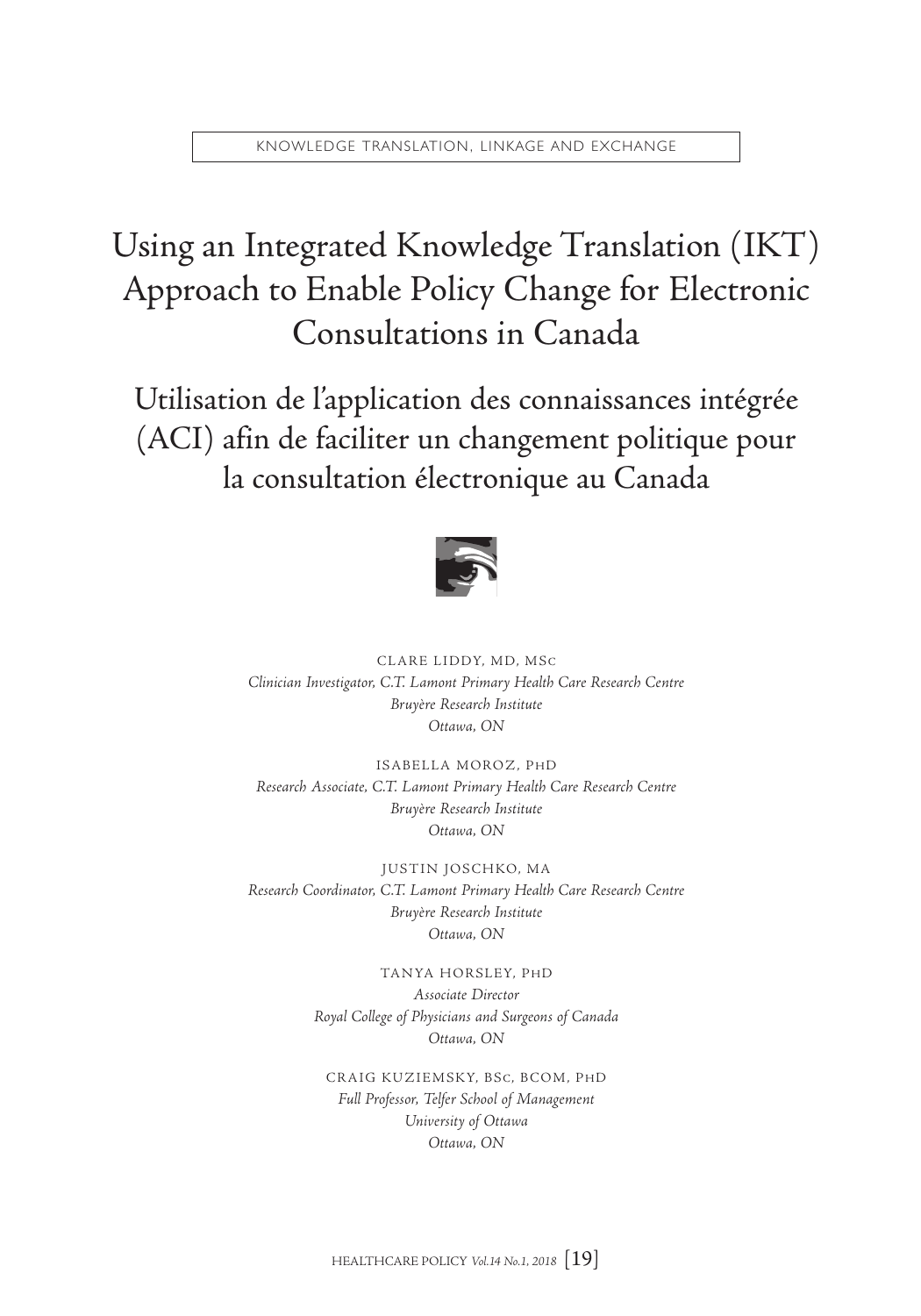#### *Clare Liddy et al.*

KATHARINA KOVACS BURNS, MSC, MHSA, PHD *Senior Manager, Alberta Health Services Edmonton, AB*

SANDI KOSSEY, BSC, MHA *Senior Director, Canadian Patient Safety Institute Edmonton, AB*

GUNITA MITERA, BSC, MRT(T), MBA *Director, Program and Practice Support, College of Family Physicians Canada Ottawa, ON*

ERIN KEELY, MD *Chief, Division of Endocrinology and Metabolism, The Ottawa Hospital Ottawa, ON*

#### Abstract

This paper explores our efforts to support the expansion of a regional electronic consultation (eConsult) service on a national level by addressing potential policy barriers. We used an integrated knowledge translation (IKT) strategy based on five key activities leading to a National eConsult Policy Think Tank meeting: (1) identifying potential policy enablers and barriers; (2) engaging national and provincial/territorial partners; (3) including patient voices; (4) undertaking co-design and planning; and (5) adopting a solution-based approach. We successfully leveraged a diverse set of stakeholders in strategic discussions, culminating in actionable suggestions for next steps, which will serve to inform a national implementation strategy.

#### Résumé

Cet article étudie les efforts déployés pour soutenir l'application à l'échelle nationale d'un service régional de consultation électronique (eConsultation), et ce, en abordant d'éventuels obstacles d'ordre politique. Nous avons employé une stratégie d'ACI fondée sur cinq activités clés qui ont nourri les discussions d'un groupe de réflexion national sur l'eConsultation : (1) repérer les obstacles et facteurs favorables d'ordre politique, (2) mobiliser les partenaires nationaux, provinciaux et territoriaux, (3) inclure le point de vue des patients, (4) s'engager dans la conception et la planification et (5) adopter une démarche axée sur les solutions. Nous avons réussi à impliquer un ensemble diversifié de partenaires dans les discussions stratégiques, ce qui a mené à la formulation de suggestions pratiques pour les prochaines étapes, lesquelles serviront à éclairer la stratégie de mise en œuvre nationale.

#### Introduction

Canada has been described as the land of perpetual pilot projects (Bégin et al. 2009; Naylor et al. 2015). Despite significant investments (Naylor et al. 2015), many pilots are unable to expand beyond a local level, causing valuable knowledge to remain siloed and unable to improve

 $\rightarrow$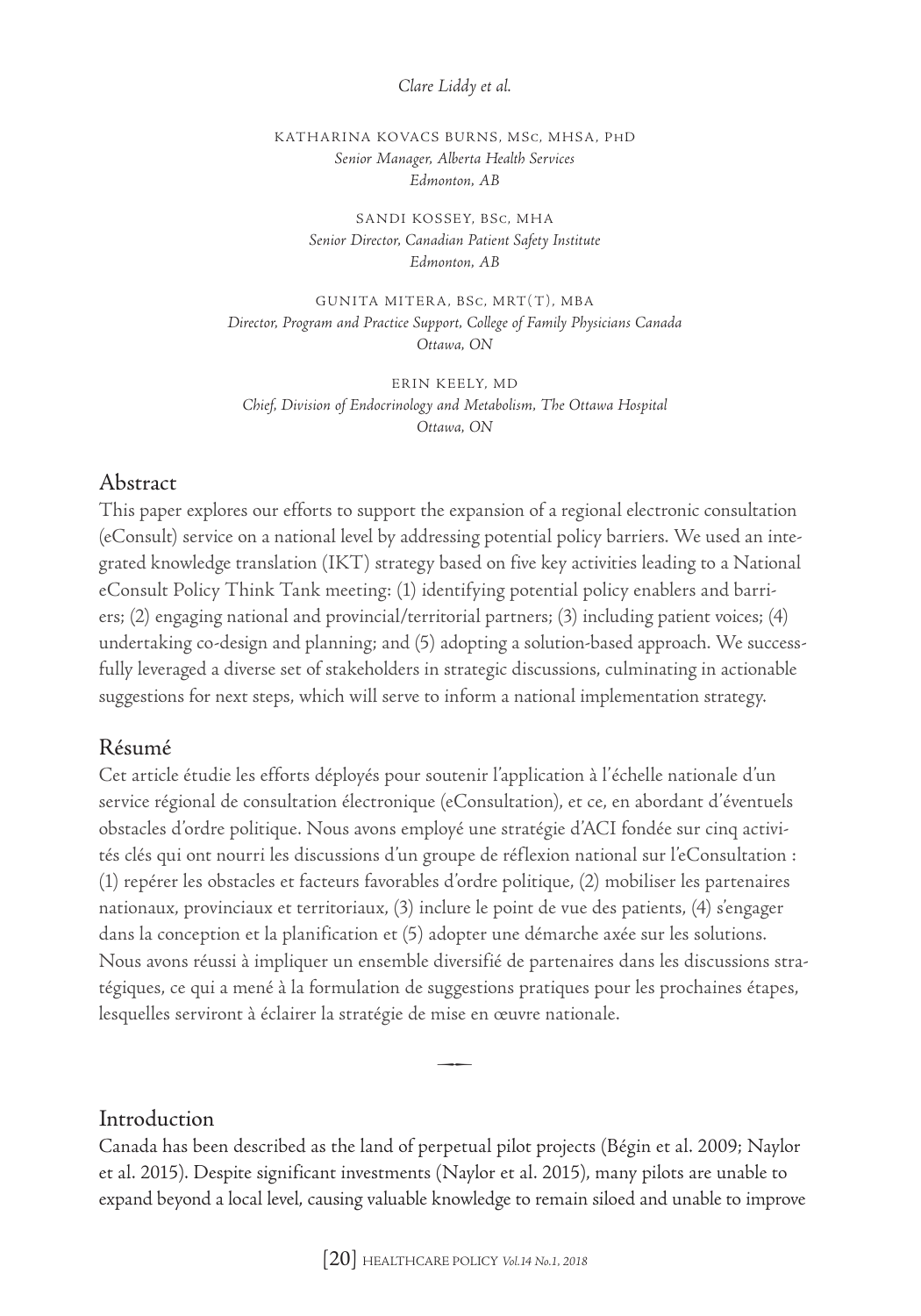healthcare on a broader scale. An advisory panel convened by the Canadian government has attributed this trend to the lack of any dedicated funding or mechanism to drive systemic innovation, and the fragmented nature of the system itself, with separate budgets and accountabilities for different provider groups and sectors (Naylor et al. 2015). In addition, the broader research community often fails to actively engage in knowledge translation beyond traditional passive dissemination through journal publications. Consequently, policy issues are often cited as insurmountable barriers for scale-up and spread of healthcare innovations, particularly those based on implementation of technology.

In 2010, our team developed the Champlain BASE™ (Building Access to Specialists through eConsultation) eConsult service, a model of asynchronous provider to provider communication whereby primary care providers (PCPs) and specialists communicate through the use of a secure web-based platform (Figure 1). The eConsult service began as a proof-of-concept in the Champlain Local Health Integration Network (LHIN), one of 14 health regions responsible for planning, integrating, and funding local healthcare in Ontario. Numerous studies have reported that the service reduced wait times for specialist advice (Keely et al. 2013), helped avoid unnecessary referrals (Keely et al. 2013), lowered costs (Liddy et al. 2016) and received high levels of satisfaction from patients and providers alike (Keely et al. 2013; Liddy et al. 2015a).





BASE = Building Access to Specialists through eConsultation; PCP = primary care provider.

Given eConsult's success on a regional level, we realized that the service had the potential to improve patient, provider, and health system experiences for people across Canada. However, an examination of existing policies guided by our past implementation experience identified three policy areas that could deter eConsult's expansion to new provinces: privacy, financing, and delivery of services (Liddy et al. 2015a). The research team questioned how we could translate these challenges into a meaningful dialogue that could lead to a more favourable policy context for the scale and spread of eConsult in Canada.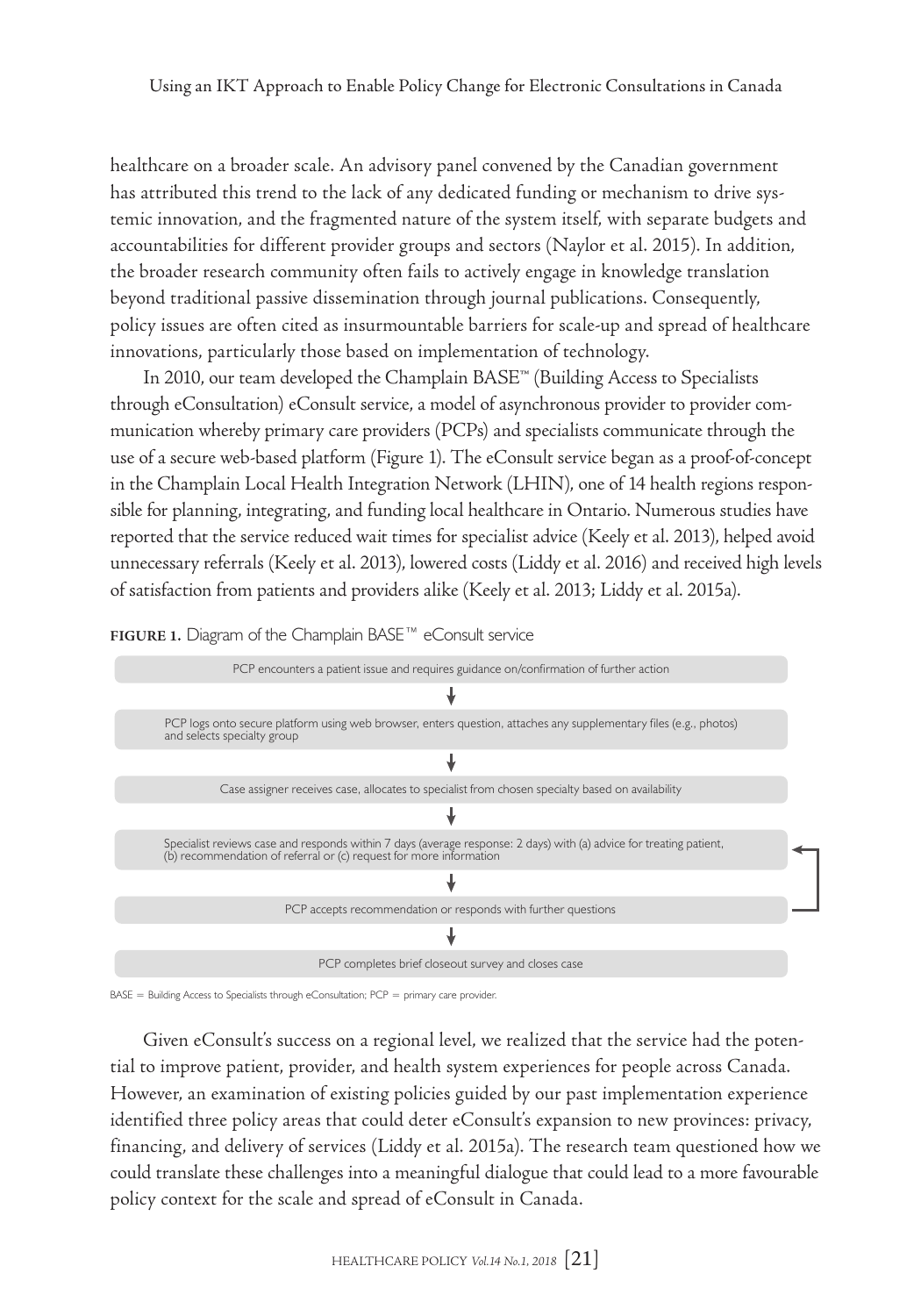The challenges of translating innovations into practice have been widely recognized and innovators have taken steps to overcome them. In their widely respected 'knowledge to action' framework, Graham and colleagues discuss the "know–do gap" separating research from actionable policy and highlight ways it can be successfully bridged (Graham and Tetroe 2009; Graham and Tetroe 2007; Graham et al. 2006). The framework describes the process of integration of knowledge creation with its application and emphasizes engagement of knowledge users – including policy makers – in this process. However, it does not move beyond this to describe the "how to" required to succeed.

Building on the work of Graham and colleagues, this paper describes the integrated knowledge translation (IKT) approach our research team took to identify policy issues affecting the spread and scale-up of the Champlain BASE™ eConsult service. IKT has been described and promoted by the Canadian Institutes for Health Research (CIHR 2012) and requires researchers and knowledge user stakeholder groups to develop partnerships and engage in a collaborative process, with the overarching goal being the co-production of knowledge, its exchange and its translation into action. While advocated as an approach for enhancing the relevance of research and facilitating its use, IKT has also been described as challenging and inconsistently applied. Despite the fact that the enablers, barriers, and conditions that have been reported to influence the IKT have been studied and described, their associations with relevant outcomes and contextual factors affecting these outcomes remain largely unknown (Gagliardi et al. 2015). In order to add clarity to the process, we have tailored the IKT approach to our needs by grounding it in a practical step-wise process we used when first establishing the eConsult service (Liddy et al. 2013). We discuss how a research team working together with interested partners and stakeholders, including patients, created a collaborative space to (1) identify critical enablers and opportunities/challenges, (2) articulate a policy agenda, and (3) define strategies intended to influence policy discussions and decisions in support of spread and scale-up of an eConsult service.

This paper will be of interest to those who are working in health system research and desire to identify strategies for scaled implementation, and will provide practical approaches to engaging stakeholders in deliberative policy dialogue to support the spread and scale-up of healthcare innovations in Canada.

#### An IKT Approach to Shaping Policy

We assembled a collaborative, multidisciplinary team of researchers, healthcare providers, decision-makers, and patient advisors from across Canada. The team then met for a National eConsult Policy Think Tank (hereafter referred to as 'the Think Tank') held in Ottawa, Ontario, on December 5, 2016, to solicit a range of viewpoints on the policy issues affecting widespread dissemination and scale-up of eConsult.

To plan and implement this event, we engaged in five key activities that underpinned our IKT strategy: (1) identifying potential policy enablers and barriers; (2) engaging national and provincial/territorial partners; (3) including patient voices; (4) undertaking co-design and planning; and (5) adopting a solution-based approach. A model of our strategy is presented in Figure 2.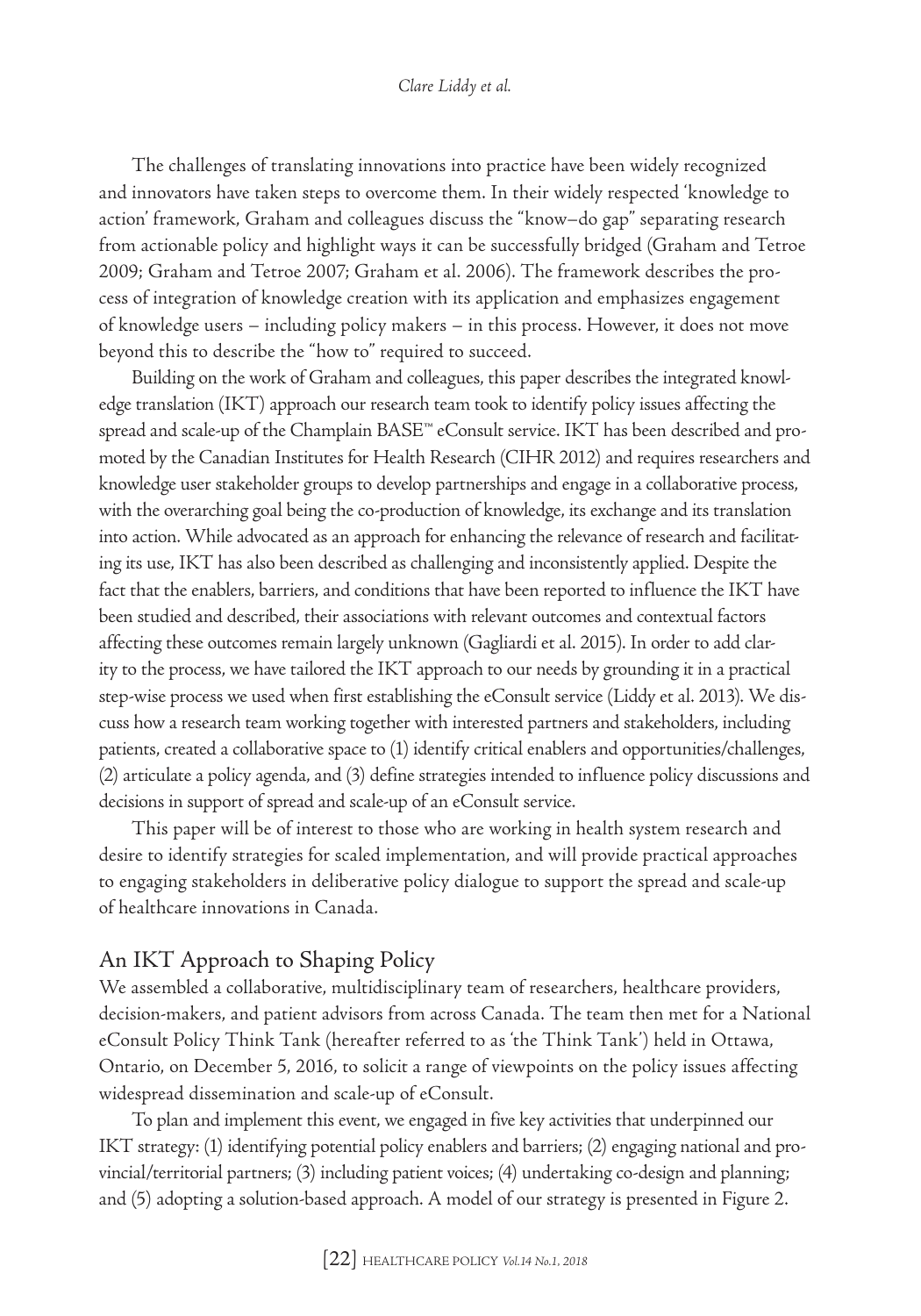

**FIGURE 2.** The IKT strategy undertaken by Champlain BASE™ team

 $BASE = Building Access$  to Specialists through eConsultation;  $IKT =$  integrated knowledge translation.

# *1. Identifying potential policy enablers and barriers*

First and foremost, we identified the importance of proactively including policy aspects within our research work, which included identifying areas of policy that could act as potential enablers or barriers to scale-up. In a previous paper examining policy factors influencing eConsult, we identified three policy challenges which could deter the wide-scale implementation of an eConsult service: privacy concerns, lack of standard payment models, and ambiguity of roles for service delivery (Liddy et al. 2015a). For these particular areas of focus, our conclusions were that (1) concerns over privacy remain a barrier to the adoption of electronic platforms or innovations among healthcare providers, (2) standard payment models may not be applicable to eConsult, and (3) ambiguities in the specialist's role could create challenges in the service's expansion (Liddy et al. 2015a). Using these concepts as a foundation, we formulated key focus areas for discussion, modifying our initial conclusions to fit the current context. Notably, issues of privacy were not explicitly discussed in our Think Tank, whereas our exploration of policy challenges relating to delivery of services brought up issues of equity (i.e., how to ensure patients get equitable care regardless of jurisdiction or remoteness) and standards (i.e., how specialists are chosen and evaluated), which evolved into two distinct categories. The three chosen areas of focus were thus: (1) delivery of service and standards, (2) payment, and (3) equitable access.

#### *2. Engaging national and provincial/territorial partners*

Successful IKT requires active and continuous collaboration between researchers and knowledge end-users such as policy makers, healthcare providers, and patients (CIHR 2012). End-users are defined as individuals who are likely to be able to use research results to make informed decisions about health policies, programs and/or practices. Given our intention to scale-up and spread eConsult from a regional to a national level, we engaged a range of stakeholders including representatives from provincial and territorial governments, national organizations, healthcare providers, researchers, and patients to ensure a sufficient breadth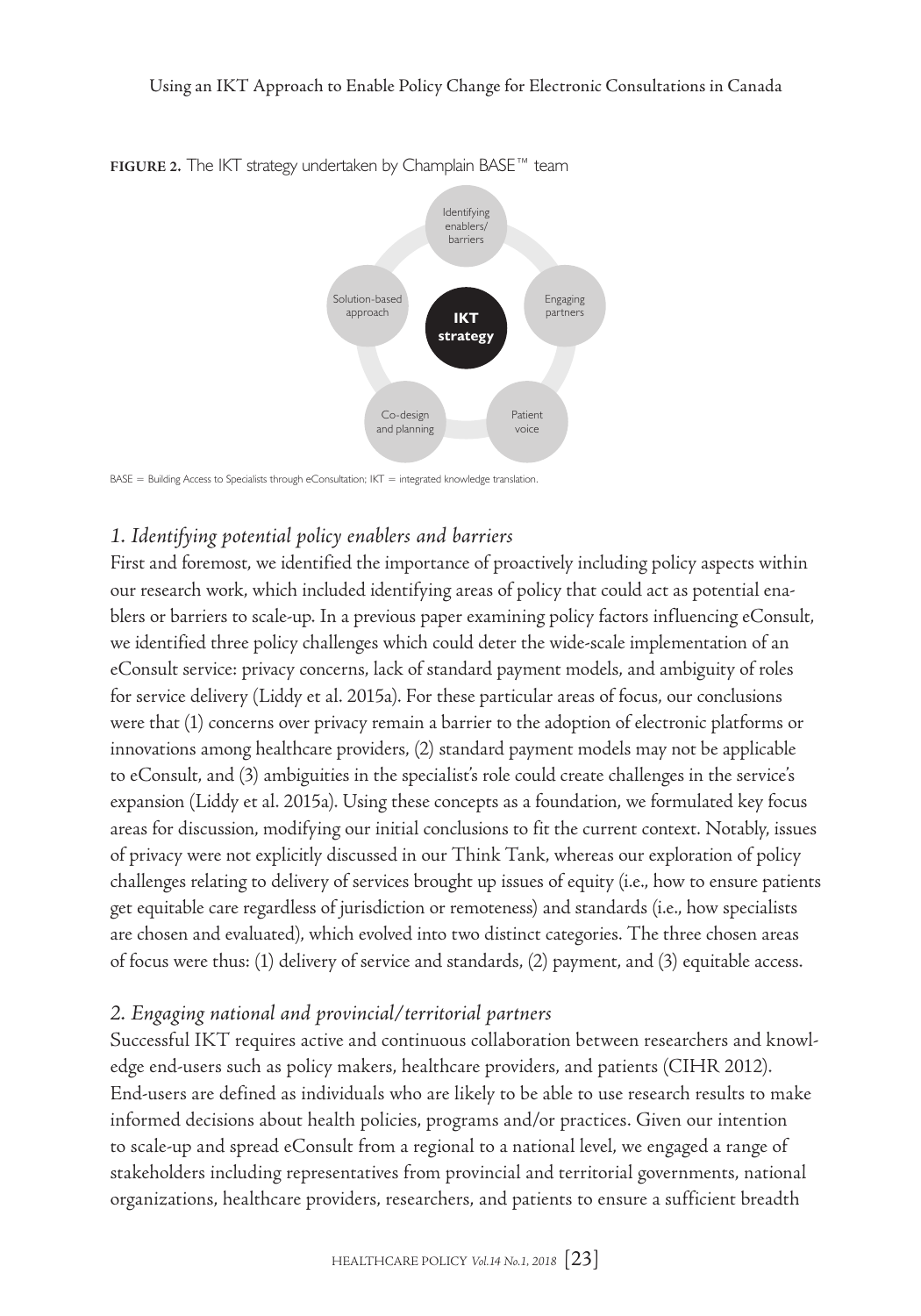#### *Clare Liddy et al.*

of perspectives and experiences. Participants included representation from 11 national organizations, three provincial organizations, and a delegate from the US, as well as five patient advisors. The Canadian Medical Protective Association, a not-for-profit organization representing physicians across Canada, agreed to co-host the Think Tank. Of the 101 invited individuals, 47 participants attended the Think Tank. Thirteen per cent of attendees self-identified as government representatives, 13% as patients and 6% as healthcare providers. The majority represented national organizations (31%) and research institutes (31%). Participant distribution is outlined in Figure 3.



**FIGURE 3.** Map of institutions and organizations represented at the 2016 Think Tank

BASE = Building Access to Specialists through eConsultation; RACE = Rapid Access to Consultative Expertise.

#### *3. Including patient voices*

Patient input is a critical component of any healthcare innovation. Patient involvement in health policy, clinical care, and research has gained significant momentum recently along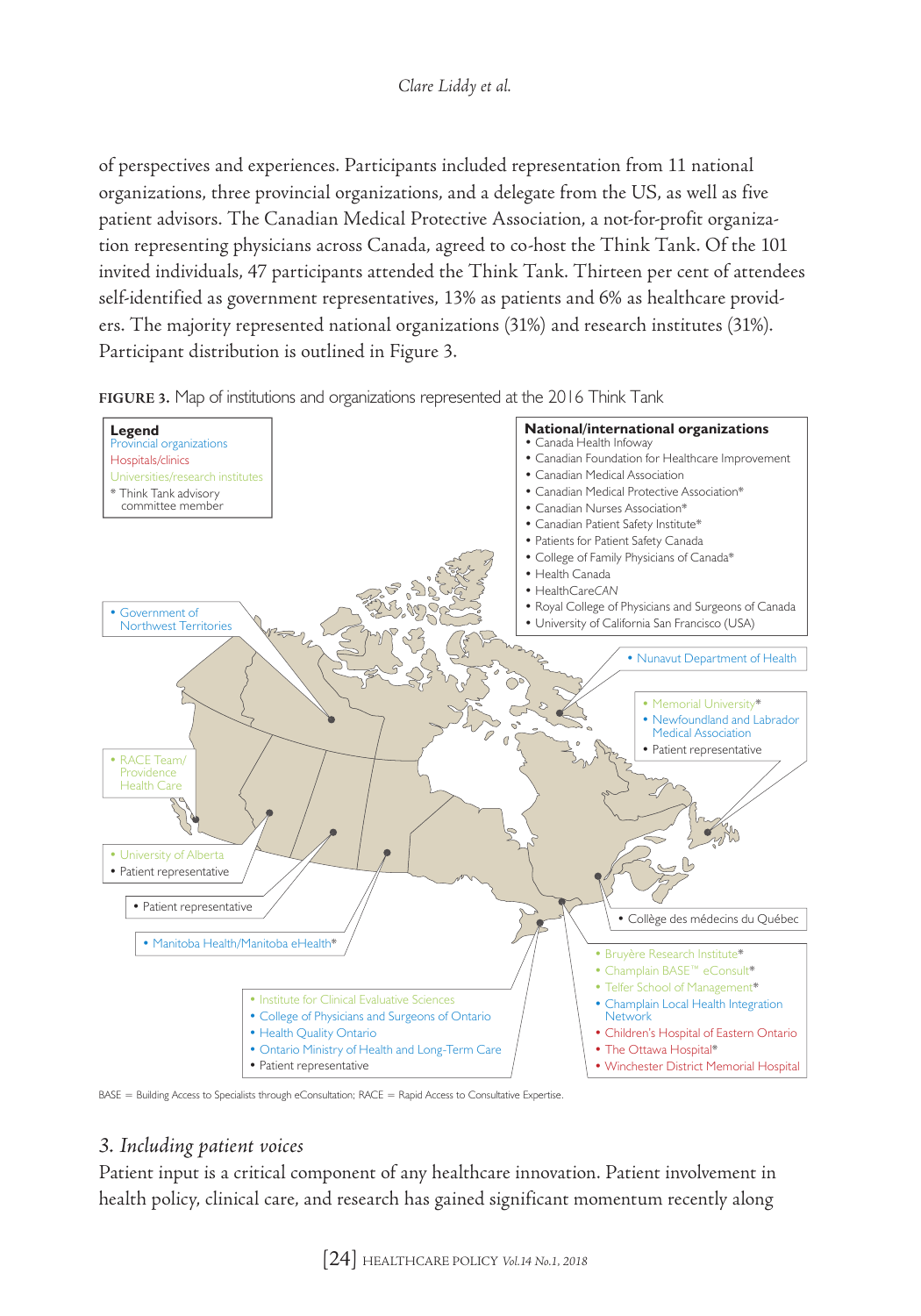with the idea that no policy should be reached without full participation of patients as stakeholders (CIHR 2018). To ensure patients' voices were included in the conversation, we partnered with the Canadian Patient Safety Institute, which engaged with its Patients for Patients Safety Canada volunteer network to recruit interested patient advisors from four provinces: Alberta (AB), Saskatchewan (SK), Ontario (ON), and Newfoundland and Labrador (NL). Patients actively participated in discussions, providing their invaluable perspective on how meaningful policies could ensure that eConsult continues to deliver high-quality patient-centred care.

### *4. Undertaking co-design and planning*

In preparation for the Think Tank, we formed a pan-Canadian advisory committee consisting of 10 volunteer partners and collaborators. Members included representatives from four national organizations and academic/provincial institutions across three provinces (ON, Manitoba [MB] and NL), all of whom had previously supported funding applications and projects related to eConsult. The group met three times by teleconference to (1) develop the Think Tank agenda, (2) design the meeting format, and (3) establish strategies for ensuring representation of key stakeholder groups (i.e., healthcare providers, decision-makers and patient advisors). Discussion of the latter point included an emphasis on co-design between stakeholder groups, with a particular focus on promptly engaging decision-makers and ensuring they were empowered in their role and contributions as a central part of the development process – changing their role from "guest" to "member of the research family."

#### *5. Adopting a solution-based approach*

To address issues in detail, participants broke into working groups based around one of the three areas of focus: delivery of service and standards, payment, and equitable access. Participants could choose to join a group on any of these topics, where they brainstormed answers to the following questions:

- 1. What are existing policies that could support and enable the spread/scale-up of eConsult?
- 2. What are your key recommendations?
- 3. Who else needs to be involved in the conversation to ensure success?

Following the small group discussion sessions, participants gathered for an afternoon plenary session where a representative from each working group presented each of the small groups' findings. Audience members asked questions and engaged the group in a dialogue on the chosen topic. Patient representatives were asked to offer their reflections on the day and recommendations for the next steps necessary to enable expansion of the eConsult service. To ensure a solution-based approach, the meeting concluded with a plan for next steps in reaching specific decision-makers on a national level and presenting them with actionable briefing notes from the Think Tank.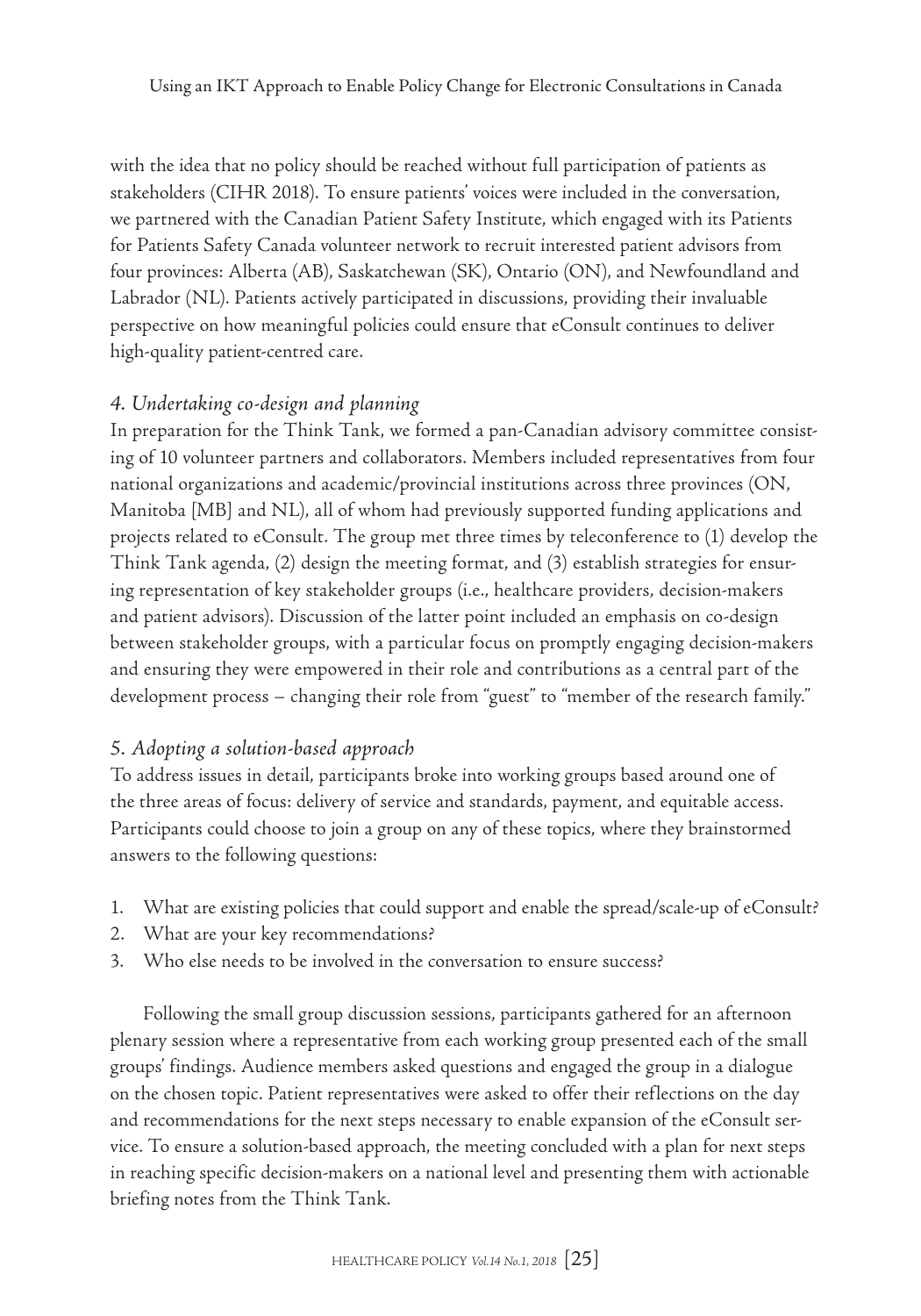After the Think Tank, certain gaps were noted and additional jurisdiction-specific information was requested from the participants electronically as follows:

- 1. What are the existing interjurisdictional agreements in each Canadian province/territory?
- 2. What are the current cross-provincial/territorial referral patterns?
- 3. Who are other key organizations that should be involved?

# Results/Next Steps/Follow-Up Activities

Following the Think Tank, all stakeholders continued working together to synthesize and consolidate relevant, actionable solutions to identified policy gaps. Participants in the Think Tank have met via teleconference on a quarterly basis in order to follow up on outstanding items and discuss next steps for policy implementation. Additionally, several team members volunteered to join working groups, which meet regularly outside of the quarterly teleconferences in order to contribute to ongoing policy projects, including (1) an in-depth qualitative analysis of the breakout discussions that took place during the Think Tank, and (2) the development of policy briefing notes.

Several themes have emerged from the working groups' analysis, which speak to the key factors in supporting eConsult's expansion: maintaining patient-centredness, emphasizing its value for patients, ensuring effective regulation, and supporting implementation. The importance of keeping patients at the centre of the process cut across themes, a point neatly encapsulated by one participant, who described the question that should be at the centre of any implementation decision: "When [patients] look at the eConsult service, what is going to make them say 'yes, this is an equitable service'? What is it that patients are going to want to see?" Through the working groups, participants have offered great insight into the IKT process, highlighting barriers and enablers and developing recommendations for action. Furthermore, participants' willingness to engage in regular meetings and support additional studies speaks to their investment in eConsult, which is a critical factor to the overall success of the service's expansion.

Building on our analyses, we developed a series of briefing notes that provide guidance on the development of policies in five key areas: payment for providers, interjurisdictional licensing, patient privacy, quality assurance, and regulation (Appendix 1, available at: <https://www.longwoods.com/content/25551>). Their content was drawn from the analyses discussed in this paper, and further refined through input from our national partners. We held a follow-up meeting to the Think Tank, called the National Forum, in December of 2017, where 54 participants from across Canada engaged in tabletop sessions to workshop the policy briefs, identify gaps, and ensure they captured the best possible information and recommendations for action. Furthermore, our partners have assisted in this effort by generating their own statements. For instance, the Canadian Medical Protective Association has recently released a detailed statement about the use of eConsult services and outlining physicians' legal, ethical, and professional obligations when using them to provide care (Canadian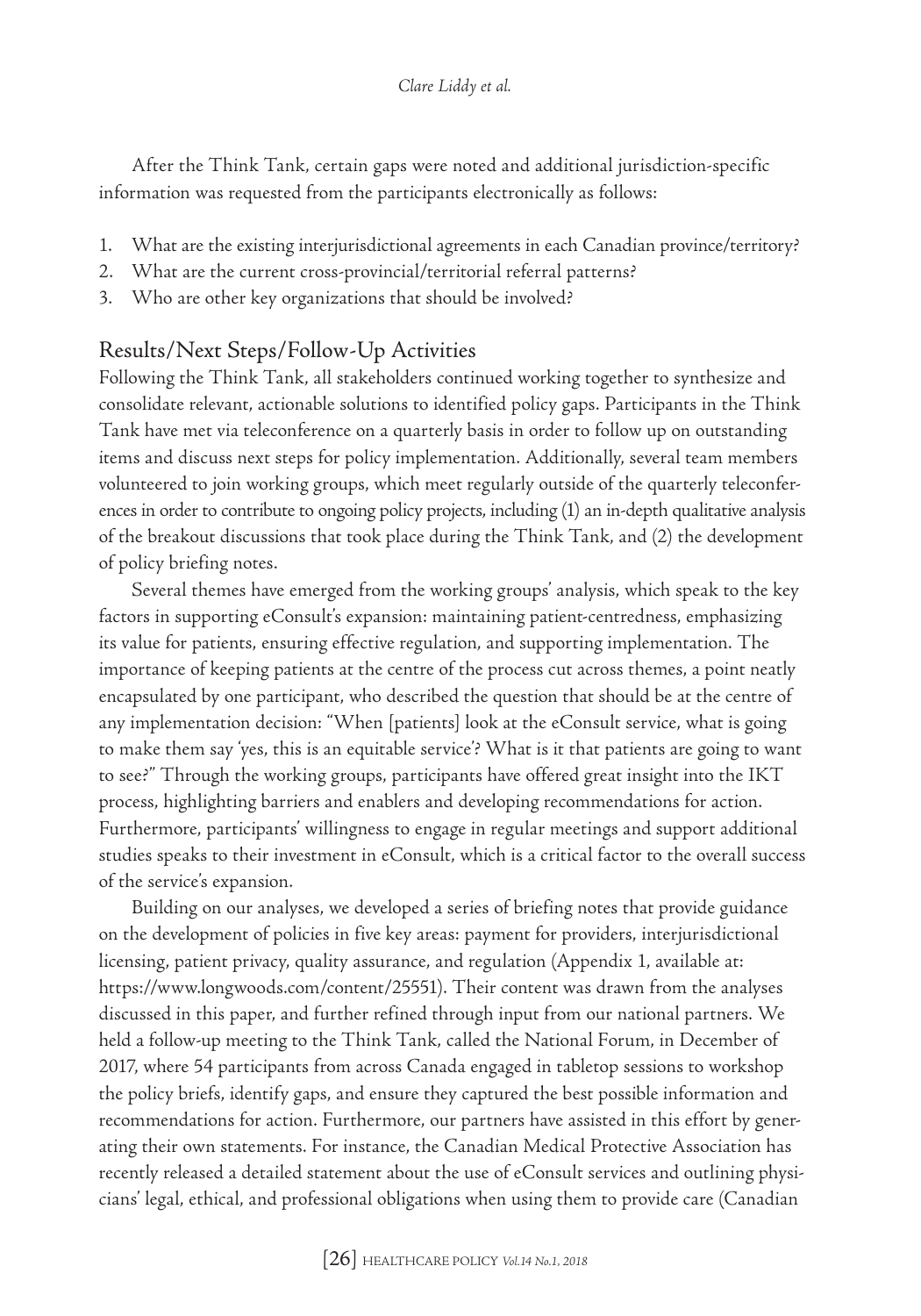Medical Protective Association 2017). Further discussion of policy issues will take place at our third event, to be held in November 2018.

#### Discussion

We have outlined an IKT approach that informed a process for exploring policy gaps affecting eConsult's scale-up from a regional to a national level, resulting in a series of thoughtful, relevant, and actionable recommendations for next steps. Our approach centres on the researcher's role, which includes identifying policy enablers and barriers, establishing partnerships capable of enacting supportive policy, coordinating discussion with key stakeholders from different groups (including patients), and linking the results of these activities to generate solutions. In this way, the researcher plays a much more extensive role in the translation and uptake of research findings that could transform and support healthcare improvement in Canada. This approach was effective at transferring knowledge into actionable policy recommendations and helped us to create a growing group of engaged individuals from across Canada, who continue to work together on the spread and scale of eConsult, and, through their enthusiasm, have made the Think Tank into an annual event due to host its third iteration in 2018.

We positioned our paper on the central tenet that policy barriers are among the most common factors impeding the translation of knowledge into action (Graham and Tetroe 2007). Informing and influencing policy requires a different approach than the traditional academic one (Clancy et al. 2012) as only legislators can remove the barriers to healthcare innovation stemming from current laws and regulations (Herzlinger 2006). In her work examining how policy makers use health service research, Marsha Gold revealed that healthcare policy makers' decisions to implement research programs are influenced by "underlying politics" (Gold 2009). To influence policy decisions, researchers must develop a deeper understanding of the context in which these decisions are made (Blendon and SteelFisher 2009). This includes being aware of existing healthcare policies, how evidence-informed public policy is developed, and which research topics have policy leverage, and presenting these factors in a way that engages policy makers' interests. By actively engaging in policy discussions and ensuring engagement of the knowledge users as per IKT approach, researchers could support better adoption and implementation of promising innovations (Graham and Tetroe 2007; Graham et al. 2006; Graham and Tetroe 2009).

It is worth noting that some policy barriers are not based on prohibitive legislation but instead on users' perceptions. An example of this involves the various provincial privacy legislations, such as the *Personal Health Information Protection Act* (PHIPA) in Ontario, which are designed to protect patients' privacy when interacting with the healthcare system. While PHIPA does restrict some forms of online communication, such as e-mails between patients and providers (Canadian Medical Protective Association 2005), there are other PHIPA compliant online communication technologies, such as eConsult, which can offer greater access without sacrificing privacy (Liddy et al. 2015b). Nonetheless, confusion over PHIPA's scope can prevent some providers from engaging with electronic innovations, despite the fact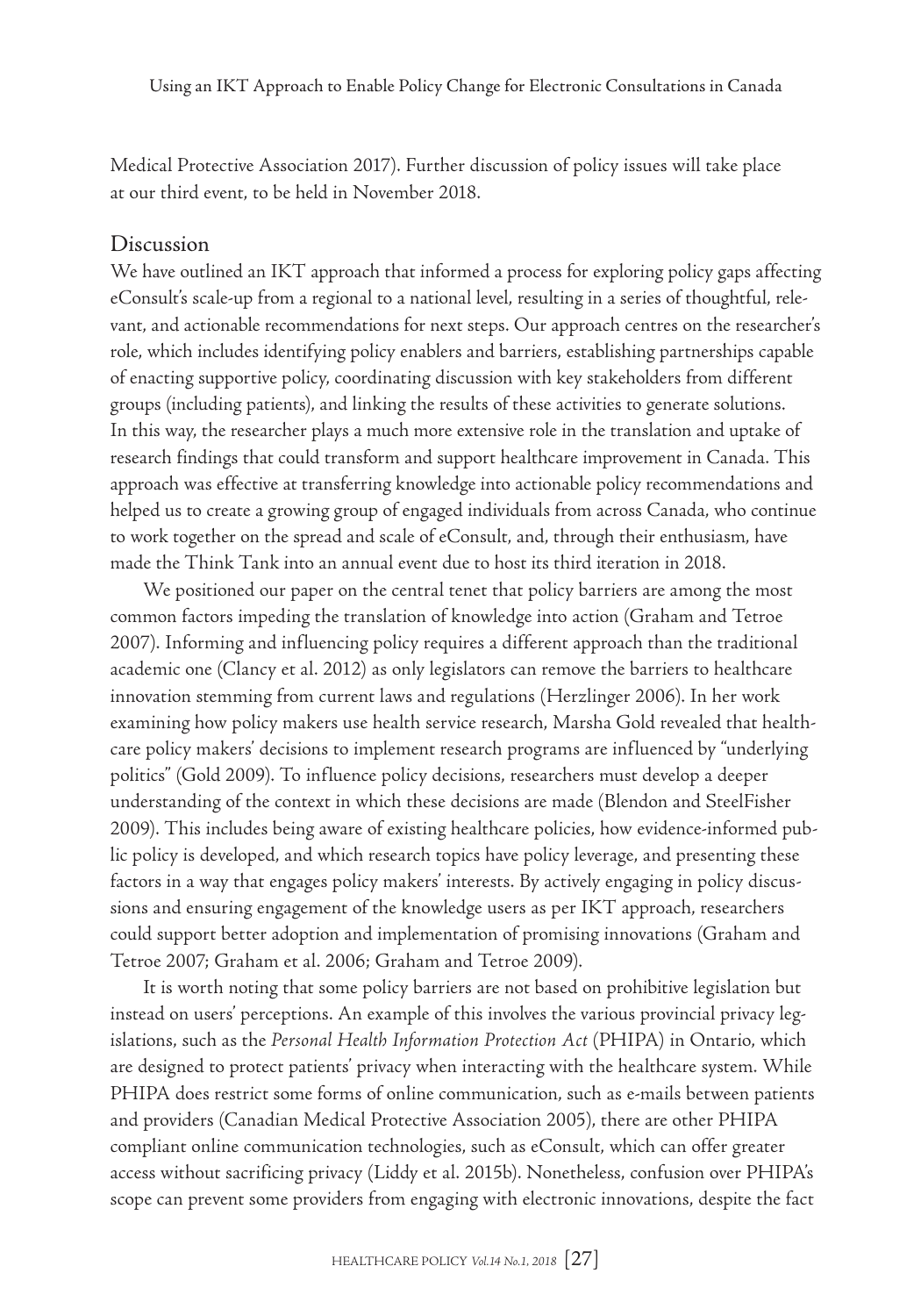said innovations are fully permitted under current legislation. This illustrates how aggressive and inflexible policies can raise unintended barriers to innovation.

Our IKT approach had some limitations. Although we made a conscious effort to invite a diverse range of stakeholders, we were unable to engage some key parties. The distribution of organizations participating in the meeting may have influenced the established recommendations. Notably, we did not have any participants with the knowledge or decisionmaking authority to describe the existing agreements governing interjurisdictional referrals. Recognizing the limits to our own reach as researchers, we could, and should, leverage the networks of our stakeholders. To this end, we invited all working groups to share a list of stakeholders who should be involved in subsequent discussions, with the aim of obtaining a broader and more inclusive perspective. Furthermore, limiting the meeting to one day prevented an exhaustive discussion of all topics.

### Conclusion

Using an IKT approach, we leveraged a diverse set of stakeholders in strategic discussions following the identification of specific policy gaps. These stakeholders represented seven provinces/ territories (plus one delegate from the US) and engaged in a valuable discussion on healthcare policy recommendations to support the expansion of the eConsult service across Canada. Participants provided thoughtful guidance and helped define actionable suggestions for next steps, which will serve to support decision-makers in developing a national implementation strategy. This paper will be of interest for those who are working in health system research and its implementation and will provide some practical approaches on engaging stakeholders in deliberative policy dialogue and, most importantly, on influencing policy change that will improve healthcare service delivery, and ultimately, patient experiences and health outcomes.

*Correspondence may be directed to: Clare Liddy, Clinician Investigator, CT Lamont Primary Health Care Research Centre, Bruyère Research Institute, Associate Professor, Department of Family Medicine, University of Ottawa, 43 Bruyère St., Annex E, Room 106, Ottawa, ON K1N 5C8; tel.: 613-562-6262 ext. 2928; fax: 613-562-6734; e-mail: [cliddy@bruyere.org.](mailto:cliddy@bruyere.org)*

#### *References*

Bégin, H.M., L. Eggertson and N. Macdonald. 2009. "A Country of Perpetual Pilot Projects." *Canadian Medical Association Journal* 180(12): 1185.

Blendon, R.J. and G.K. SteelFisher. 2009. "Commentary: Understanding the Underlying Politics of Health Care Policy Decision Making." *Health Services Research* 44(4): 1137–43.

Canadian Institutes of Health Research (CIHR). 2012. *Guide to Knowledge Translation Planning at CIHR: Integrated and End-of-grant Approaches.* Ottawa, ON: Author.

Canadian Institutes of Health Research (CIHR). 2018. *Canada's Strategy for Patient-Oriented Research - Patient Engagement Framework at a Glance*. Retrieved June 12, 2018. [<http://www.cihr-irsc.gc.ca/e/49232.html>](http://www.cihr-irsc.gc.ca/e/49232.html).

Canadian Medical Protective Association. 2005. *Using Email Communication with Your Patients: Legal Risk*s. Retrieved July 13, 2017. [<www.cmpa-acpm.ca/en/advice-publications/browse-articles/2005/](http://www.cmpa-acpm.ca/en/advice-publications/browse-articles/2005/using-email-communication-with-your-patients-legal-risks) [using-email-communication-with-your-patients-legal-risks](http://www.cmpa-acpm.ca/en/advice-publications/browse-articles/2005/using-email-communication-with-your-patients-legal-risks)>.